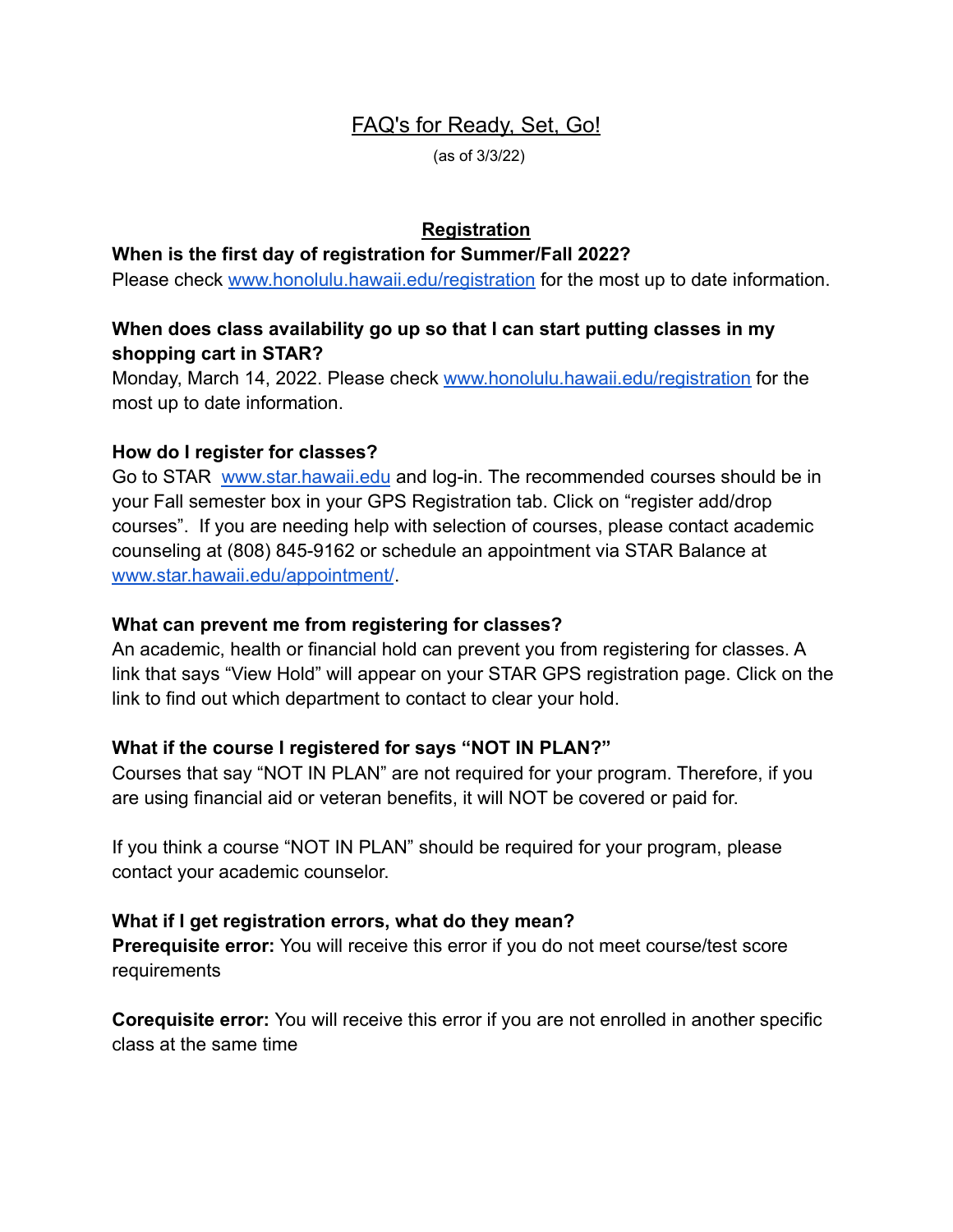**Major Restriction error:** You will receive this error if you try to register for a course that is not in your major but restricted to a particular major

**Time Ticket Restriction error:** You will receive this error if you try to register before your registration time.

**Instructor Approval Error:** You will receive this error if you try to register for a course that requires instructor approval. You will need to email the instructor requesting approval in order to register for this course.

*\*Note: You can always contact your academic counselor if you receive an error and still need further clarification.*

## **Tuition**

## **What are two different ways you can pay for your tuition?**

- 1. Online via STAR
	- a. Go to the GPS Registration tab on your STAR
	- b. Click the register add/drop courses button
	- c. Click the view/pay button
- 2. Cashiers office in Bldg. 6, 1st Floor 845-9102 (cash, check, and debit)

**When is the tuition deadline for Fall semester?** For the most updated information see the registration guide that can be viewed on [www.honolulu.hawaii.edu/registration](http://www.honolulu.hawaii.edu/registration)

# **Academic Counseling Information**

## **Where is the academic counseling office located and what are the hours?**

- Location: Building 5, first floor
- Go to [www.honolulu.hawaii.edu/counseling](http://www.honolulu.hawaii.edu/counseling) for the most current hours

## **What are ways I can contact the academic counseling office?**

- 1. Phone: (808) 845-9162
- 2. Email: [honcouns@hawaii.edu](mailto:honcouns@hawaii.edu)
- 3. Scheduling an appointment via STAR Balance at [www.star.hawaii.edu/appointment/](https://www.star.hawaii.edu/appointment/).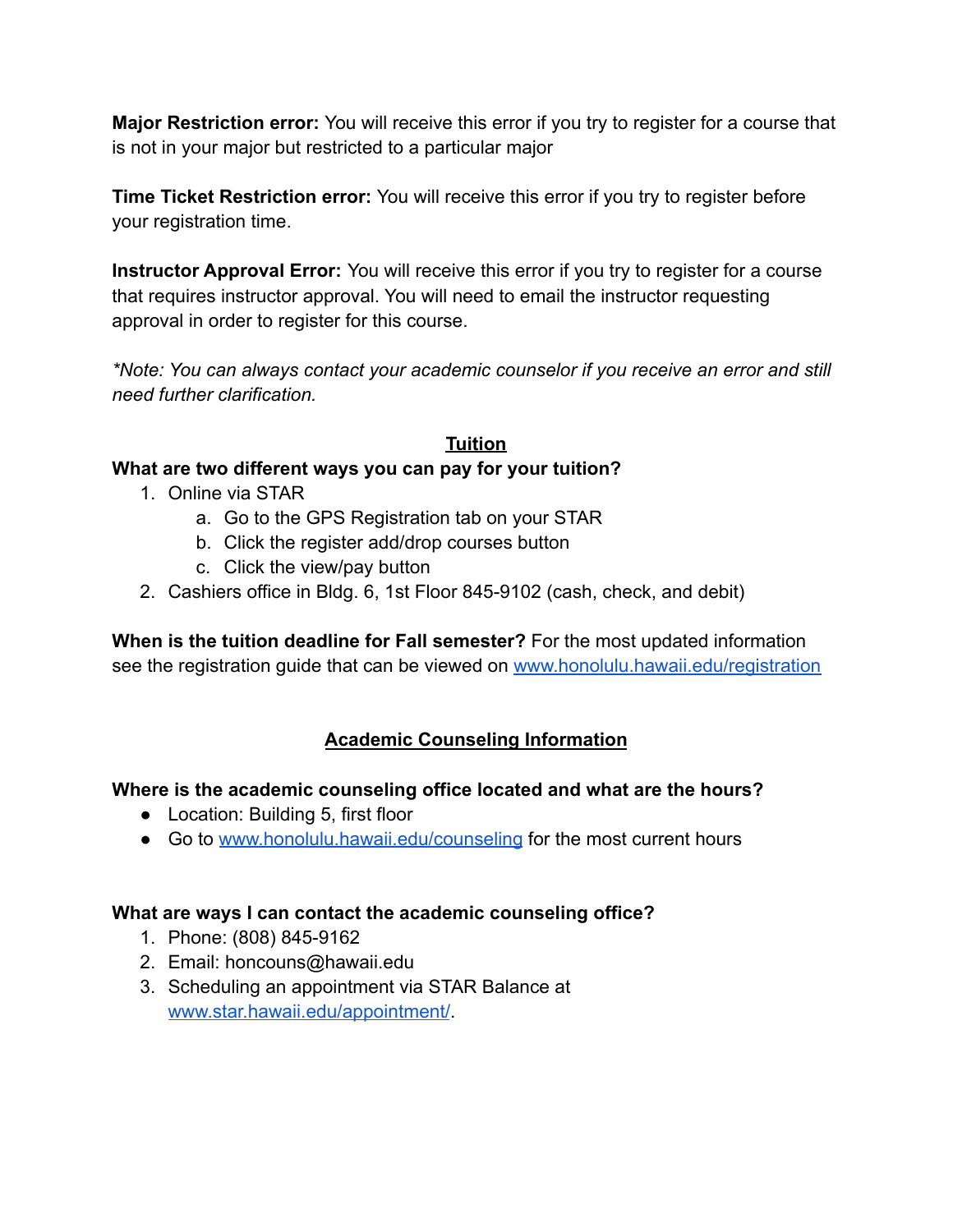## **What are some reasons to see your academic counselor?**

- Program Information / Advising
- Transfer Information
- Probation "Back on Track" plans / Petition to return from suspension/dismissal
- Navigating STAR features and registration assistance (errors, discrepancies)
- Course Selection for registration
- Mapping out Course Plan from start to finish
- Placement Test Results
- Change of Major / Major Confirmation
- **•** Graduation Check
- Course Substitutions / Waivers
- Financial Aid Forms: Dual Enrollment
- Veteran Certification Form

## **Who is my program counselor?**

To see who your program counselor is, please visit <https://www.honolulu.hawaii.edu/counseling> and scroll to the bottom of the page or click on Counseling Program Sheet under additional links

We highly recommend seeing your program counselor at least once per semester for correct program information/advising.

*\*Note: If your program counselor is not available, you can see any other counselor. For more information see below.*

## **Appointment Types**

## **Same Day/Express Appointment**

- 15 minute appointments that can be scheduled the same day (first come first serve; may not be with your program counselor)
- Reasons:
	- Veterans Benefit Certification
	- Financial Aid Concurrent Enrollment
	- Change of Major (if certain)
	- Registration Errors & Holds
	- Placement referral form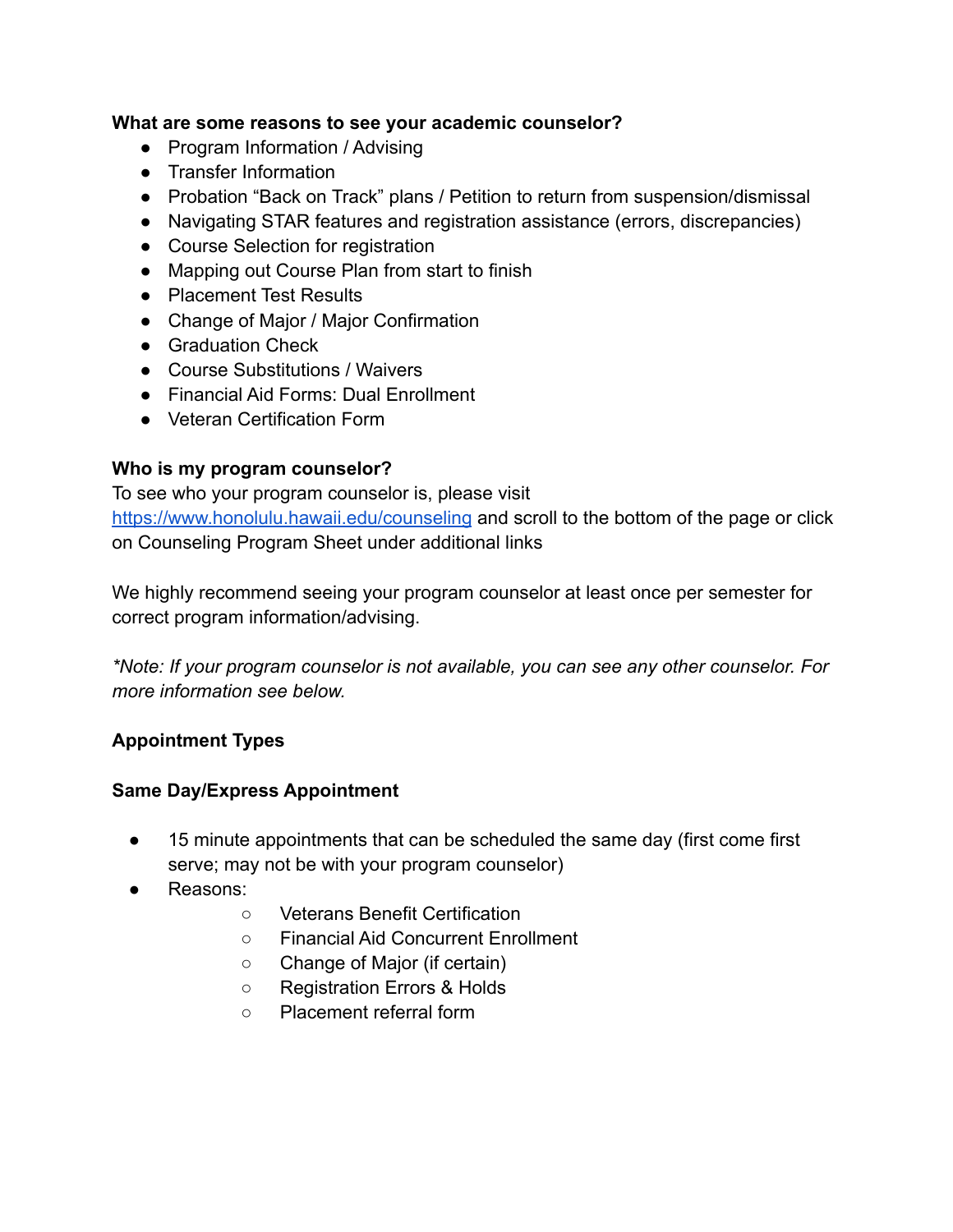#### **Regular Appointments**

- 30 minute appointments
- Reasons:
	- Financial Aid-Concurrent Enrollment
	- Transfer Advising
	- Change of Major
	- Placement (review of unofficial transcripts)
	- Review Degree requirements
	- Probation
	- Readmission following Academic Suspension/Dismissal
	- Registration

## **How can I schedule an appointment with an academic counselor?**

Please go to STAR Balance to schedule an appointment. For directions on how to schedule on STAR Balance, please go to

[https://www.honolulu.hawaii.edu/academic-counseling/scheduling-an-appointment-via-st](https://www.honolulu.hawaii.edu/academic-counseling/scheduling-an-appointment-via-star-balance/) [ar-balance/](https://www.honolulu.hawaii.edu/academic-counseling/scheduling-an-appointment-via-star-balance/)

*\*Note: If you are still unable to schedule an online appointment, please contact the academic counseling office at (808) 845-9162.*

# **Graduation**

## **How do I apply for graduation?**

You can submit a graduation application online on the Kuali Build portal at [https://authn.hawaii.edu/cas/login?service=https%3A%2F%2Fidp.hawaii.edu%2Fidp%2](https://authn.hawaii.edu/cas/login?service=https%3A%2F%2Fidp.hawaii.edu%2Fidp%2FAuthn%2FExtCas%3Fconversation%3De1s1&renew=true&entityId=https%3A%2F%2Fsaas.kualibuild.com) [FAuthn%2FExtCas%3Fconversation%3De1s1&renew=true&entityId=https%3A%2F%2](https://authn.hawaii.edu/cas/login?service=https%3A%2F%2Fidp.hawaii.edu%2Fidp%2FAuthn%2FExtCas%3Fconversation%3De1s1&renew=true&entityId=https%3A%2F%2Fsaas.kualibuild.com) [Fsaas.kualibuild.com](https://authn.hawaii.edu/cas/login?service=https%3A%2F%2Fidp.hawaii.edu%2Fidp%2FAuthn%2FExtCas%3Fconversation%3De1s1&renew=true&entityId=https%3A%2F%2Fsaas.kualibuild.com). For more information please visit the graduation website at <https://www.honolulu.hawaii.edu/node/168>

## **When is the graduation application deadline for graduation?**

- If you are graduating in the Spring, the deadline is March 15th.
- If you are graduating in the Fall, the deadline is November 15th.

## **Where do I submit the graduation application?**

You can submit the graduation application online via Kuali Build.